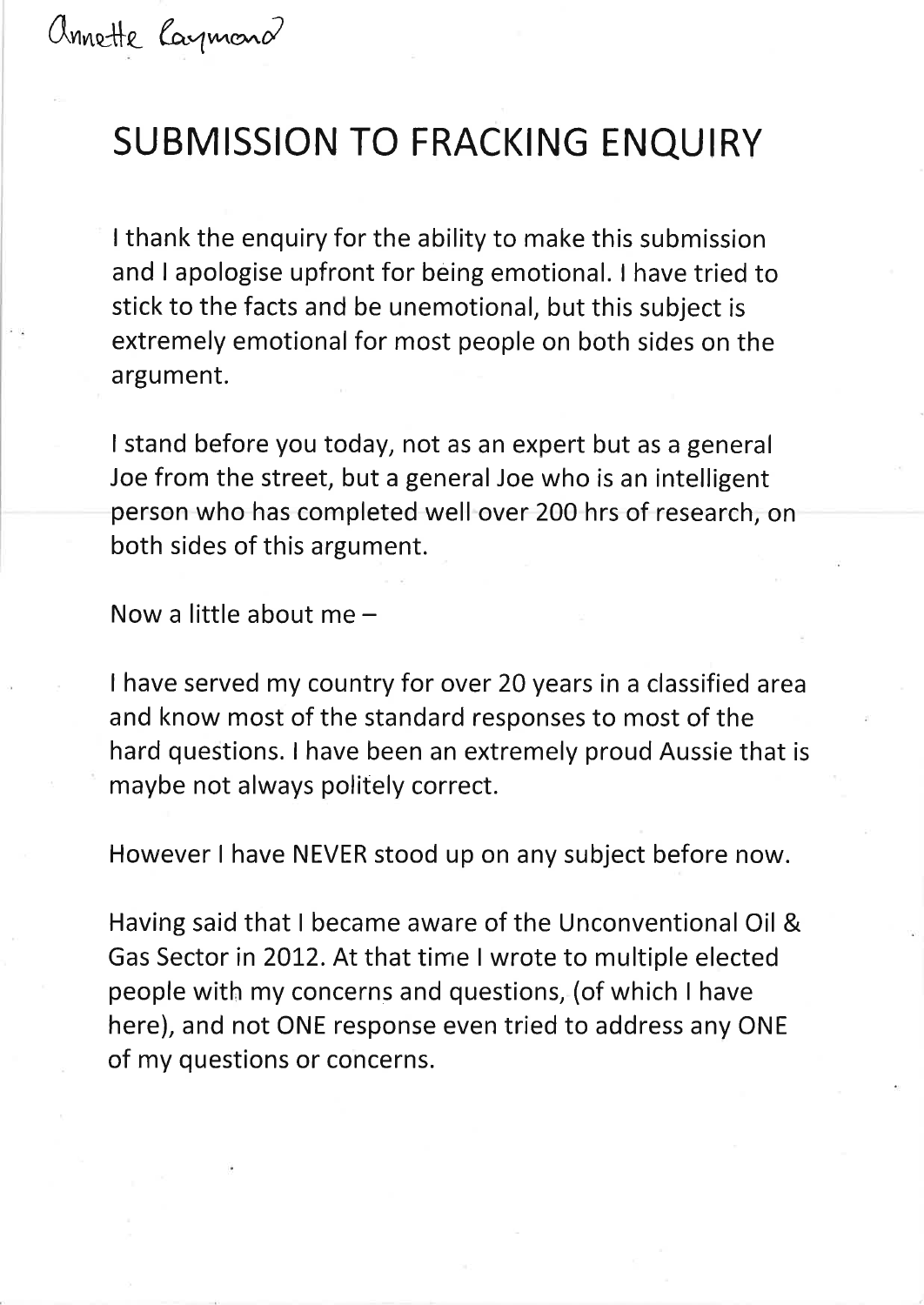I may not be an expert but I am not a  $3<sup>rd</sup>$  rate citizen either, and I do not accept that my voice is not worthily of being heard or that what I am saying is not valid.

Now having said this I now turn to the Terms of Reference this enquiry is under and lfind TWo recurring themes which <sup>I</sup> will address.

- 1. Term "Scientific Evidence"
- 2. Term "Adverse lmpacts"

Then I will address TWO other issues that are stated continuously around this industry.

- L. Term "Robust Regulatory Frameworks"
- 2. Term "Best Practises"

Let's start with 'Scientific Evidence"

Well in a nutshell there is NONE.

Why you might ask. Well in all the places and areas where this industry is operating  $-$  NO baseline data is available to compare this to anything, hence NO scientific evidence is available. And of course good old fashioned commonsense does NOT apply.

Therefore let's look at the next term "Adverse Impacts".

Now if NO 'Scientific Evidence" exists then how do you know if there are any "Adverse lmpacts" occurring. Quite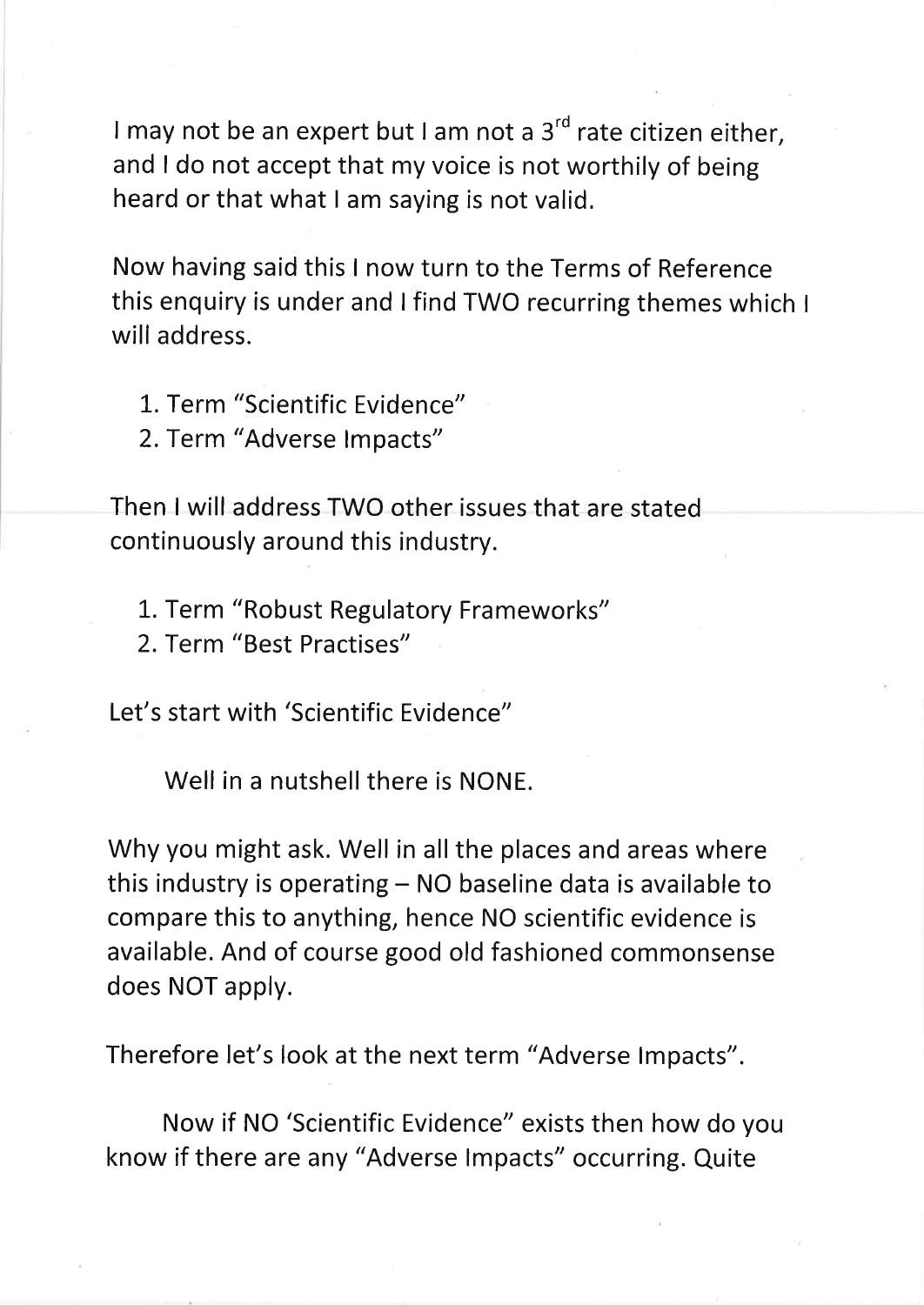simply you DONT. And of course once again commonsense does NOT apply.

lf you truly want "scientific Evidence" to assess "Adverse lmpacts", then a total BAN on this industry needs to be in place IMMEDIATELY until enough time has passed to truly gather evidence on this industry. But I will come back to this shortly.

Let's now look at the other TWO terms.

Firstly "Robust Regulatory Frameworks".

These only work if the industry complies with them AND someone enforces them.

My problem here is this NEVER happens successfully in ANY índustry. So why do we think it will happen now, especially when you take into account where this industry will be operating in the  $NT - out$  bush.

Secondly "Best Practise"

t

Well the only comment I have on this term is this statement  $-$ 

"Today's best practise is tomorrow's worst nightmares".

And I give you TWO examples of areas that met all of the FOUR above terms and both went horribly wrong.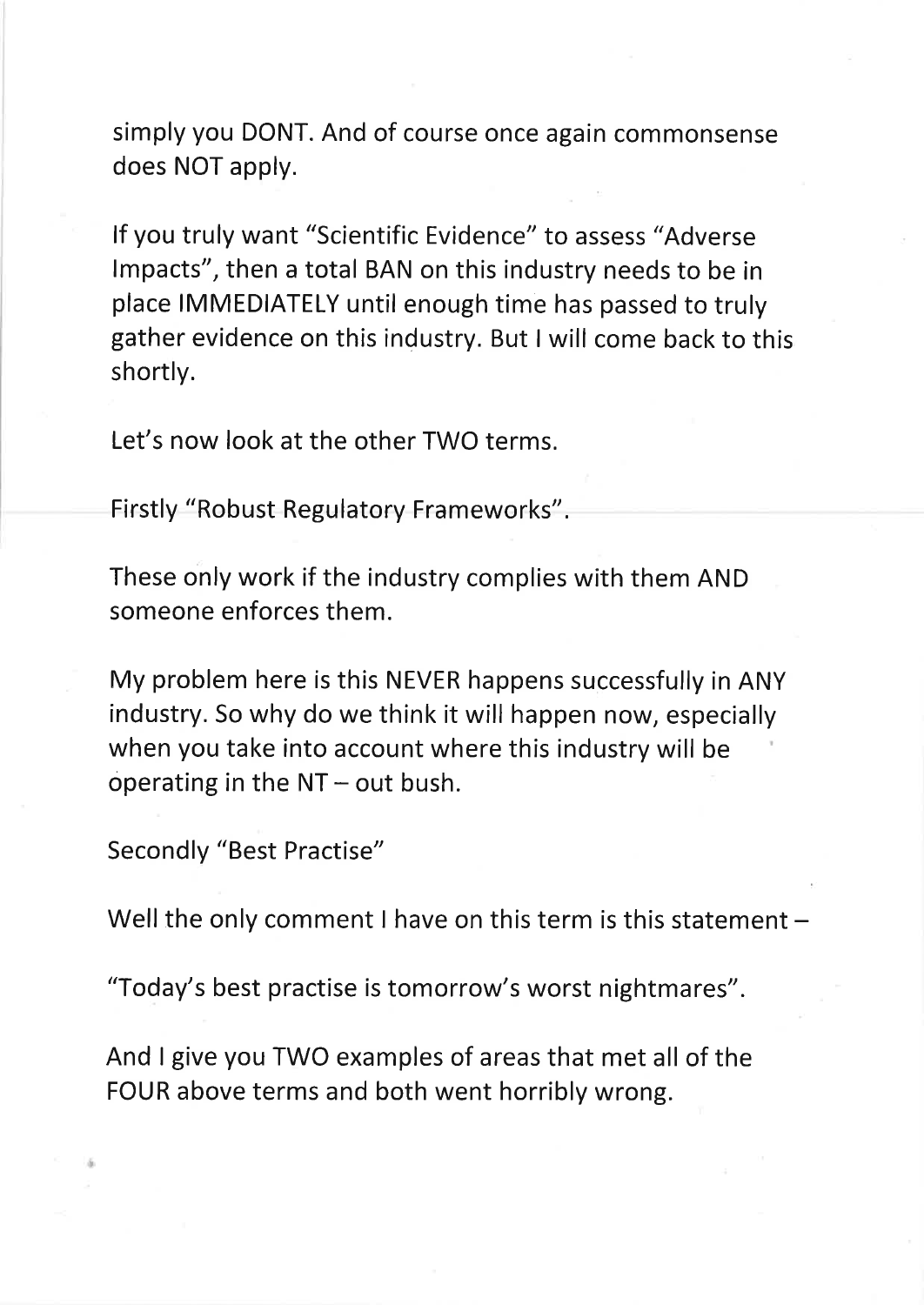1. Asbestos - This was the best thing since sliced bread. This was done under "Best practise" for the time period, and had "robust regulatory regimes" with NO "adverse impacts" and NO 'scientific evidence" to the contrary.

Well we all know how this turned out. People are still fighting today for compensation.

- 2. PFAS & PFos This was used mainly in fire fighting foam but this stuff was so good we used it
	- o Wrap our food in it
	- . We covered our furniture in it
	- o We even covered our clothes in it

Well now we have here in Katherine and across Australia and other parts of the world, contamínated water and soil.

AND no-one can answer the questions

- How long this will last?
- Can we get rid of this?
- o What damage is it continuing to do?
- o Or any other question you may pose.

WHY. Because no-one knows. We just know we can't drink the water, we are not suppose to eat food that has had contaminated water on it or has been grown in contaminated soil.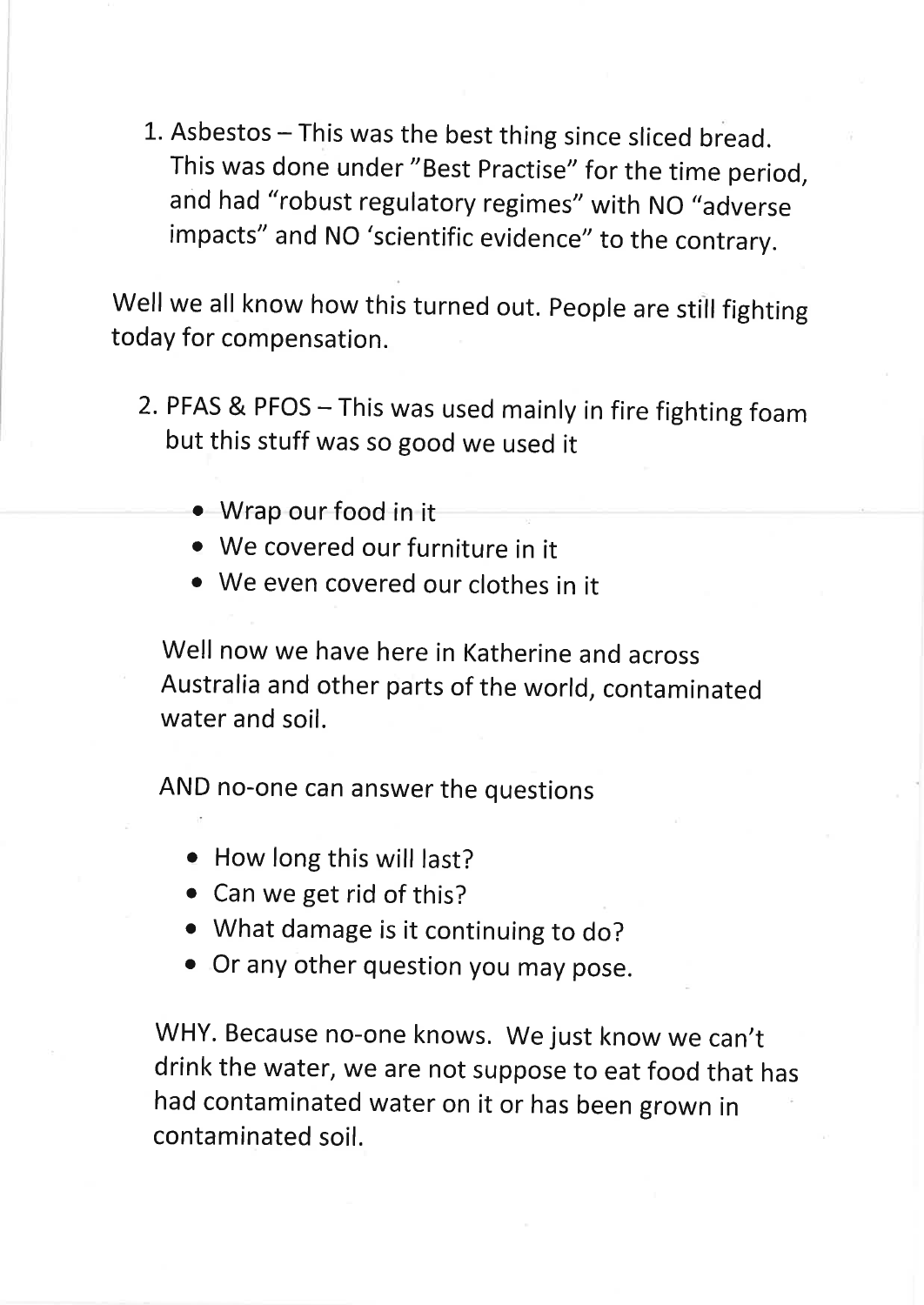AND this again was done under "best practise" for the time period, and had "robust regulatory regime", that had NO "adverse impacts" and NO "scientific evidence" to the contrary.

Now this is only TWo examples of which there are many more, but I hope my point has become clear.

We don't know what issues and or problems the Unconventional Oil & Gas Industry will bring. So why are we, with NO baseline data and NO scientific evidence jumping into the frypan yet again? After all the gas is not going anywhere.

Just because we can do something does NOT mean we should do ít.

Let's wait for the 'science' to come in. It only took 10 years for PFAS & PFOS to raise concerns. lt took quite a bit longer for asbestos. But why do we continue to keep making the same mistakes over and over again. The Northern Territory is already dealing with multiple legacy mines with major issues. Let's truly look at this, let's look at the complete, bigger picture - let's look at this with the planet in mind and not as a quick perceived fix to perceived problem, which we will have to sort out later, if we can sort it out at all.

I keep hearing and being told about the "Gas shortage" and how many "Jobs" this industry will create and how much "Money" we will make. well I am sorry but these statements are extremely misleading at best and plain LIES at worst.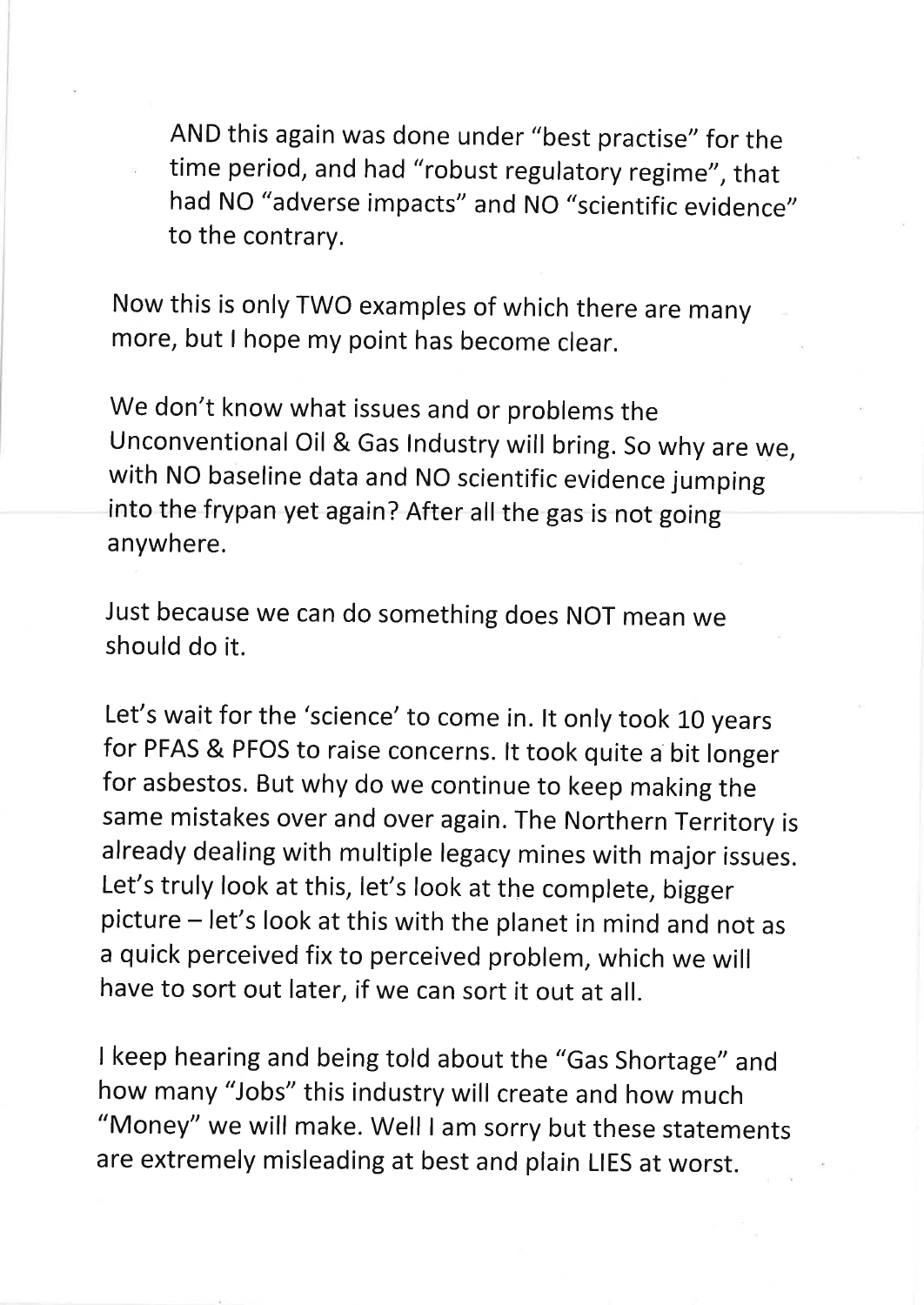- L. Most of the gas will be exported overseas. so how does this help our perceived gas shortage?
- 2. A large percentage of the jobs will be FIFO. So once again how does this help locals?
- 3. Australia as a whole, let alone the Northern Territory will only see a very small monetary value from this industry. And according to the Australia lnstitute Research and the Northern Territory Governments own figures - and staying with the Northern Territory's Governments figures only
	- o The Northern Territory Government has paid to Mining Companies \$407 million dollars, let me say that again, \$407 million dollars, over 6 years as assistance and funding.
	- This is equivalent to 80% of ALL the royalties they received.

So I ask, How does this help us? How can this be a huge íncome boost? I am not the smartest tool in the toolbox, but this does NOT seem to be a great outcome to me.

Now I admit - I am 100% against this industry, and not just for the Katherine Area, NOT even just for the WHOLE of the ENTIRE Northern Territory, but for ALL of Australia.

However, I digress. I have not even touched or scratched the surface of the issues that worry me, about this industry. And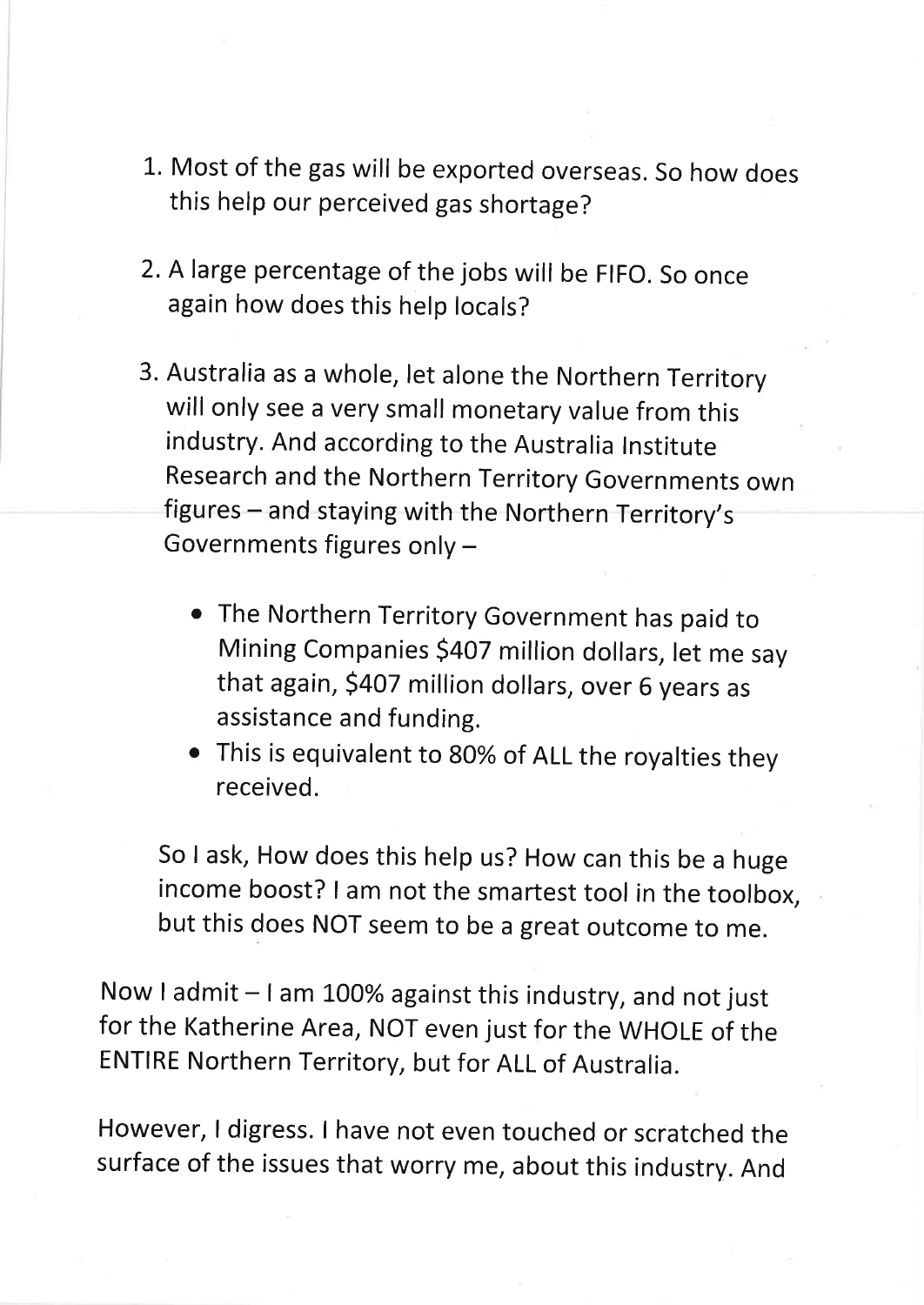due to the time frame here, I will quickly list the overall topic headings only that concern me, and please note these are not in any particular order -

Ground water contamination Aquifer contamination Aquifers overlap in the  $NT -$  does that mean ALL aquifers will in time, be contaminated? Surface water contamínation Soil contamination Fugitive em issions Fault lines and seismic activity Ecosystems lnfrastructure or the lack of it Community impacts - house and land prices, sacred sites Tourism impacts Waste disposal Health impacts - human, livestock, wildlife, domestic animals Well integrity  $-$  in 20/50/100 years and beyond Land owner/lessees rights

This list goes on and on but I will stop here and simply state  $-$ 

This industry has NO social license to operate.

And this is one thing all the companies' state, on their own websítes, that they MUST have to secede in this industry.